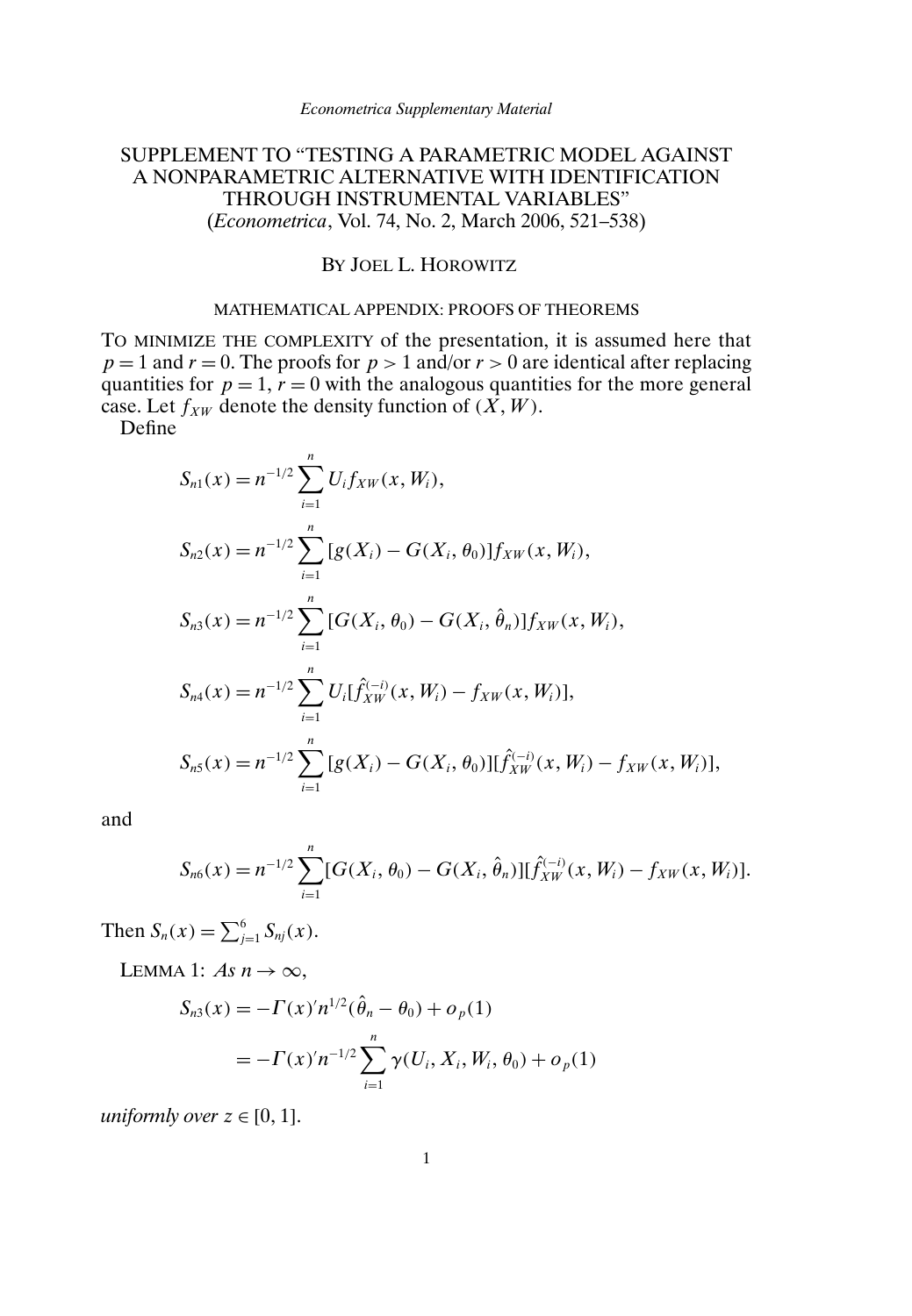PROOF: A Taylor series expansion gives

$$
S_{n3}(x) = -n^{-1} \sum_{i=1}^{n} G_{\theta}(X_i, \tilde{\theta}_n) f_{XW}(x, W_i) n^{1/2} (\hat{\theta}_n - \theta_0),
$$

where  $\tilde{\theta}_n$  is between  $\hat{\theta}_n$  and  $\theta_0$ . Application of Jennrich's (1969) uniform law of large numbers gives the first result of the lemma. The second result follows from the first by applying Assumption 3. *Q.E.D.*

LEMMA 2: *As*  $n \to \infty$ ,  $|\partial \hat{f}_{XW}^{(-i)}(x,w)/\partial z - \partial f_{XW}(x,w)/\partial z| = o[(\log n)/$  $(n^{1/2}h^2) + h$ ] *almost surely uniformly over*  $(z, w) \in [0, 1]^2$ .

PROOF: This is a modified version of Theorem 2.2(2) of Bosq (1996) and is proved the same way as that theorem. *Q.E.D.*

LEMMA 3: *As*  $n \to \infty$ ,  $S_{n4}(x) = o_p(1)$  *uniformly over*  $x \in [0, 1]$ .

PROOF: Let  $I_1, \ldots, I_m$  be a partition of [0, 1] into m intervals of length  $1/m$ . For each  $j = 1, ..., m$ , choose a point  $x_j \in I_j$ . Define  $\Delta f_{XW}^{(-i)}(x, w) = \hat{f}_{XW}^{(-i)}(x, w)$  $w$ ) –  $f_{XW}(x, w)$ . Then for any  $\varepsilon > 0$ ,

$$
S_{n4}(x) = n^{-1/2} \sum_{j=1}^{m} \sum_{i=1}^{n} U_i I(x \in I_j) \Delta f_{XW}^{(-i)}(x, W_i)
$$
  
=  $n^{-1/2} \sum_{j=1}^{m} \sum_{i=1}^{n} U_i I(x \in I_j) \Delta f_{XW}^{(-i)}(x_j, W_i)$   
+  $n^{-1/2} \sum_{j=1}^{m} \sum_{i=1}^{n} U_i I(x \in I_j) [\Delta f_{XW}^{(-i)}(x, W_i) - \Delta f_{XW}^{(-i)}(x_j, W_i)]$   
\equiv  $S_{n41}(x) + S_{n42}(x)$ .

A Taylor series expansion gives

$$
S_{n42}(x) = n^{-1/2} \sum_{j=1}^{m} \sum_{i=1}^{n} U_i I(x \in I_j) [\partial \Delta f_{XW}^{(-i)}(\tilde{x}_j, W_i) / \partial x](x - x_j),
$$

where  $\tilde{x}_i$  is between  $x_i$  and x. Therefore, it follows from Lemma 2 that

$$
|S_{n42}(x)| \le n^{-1/2} m^{-1} \sum_{j=1}^m \sum_{i=1}^n |U_i| I(x \in I_j) | \partial \Delta f_{XW}^{(-i)}(\tilde{x}_j, W_i) / \partial x|
$$
  

$$
\le n^{-1/2} m^{-1} o_p [(\log n) / (n^{1/2} h^2) + h]
$$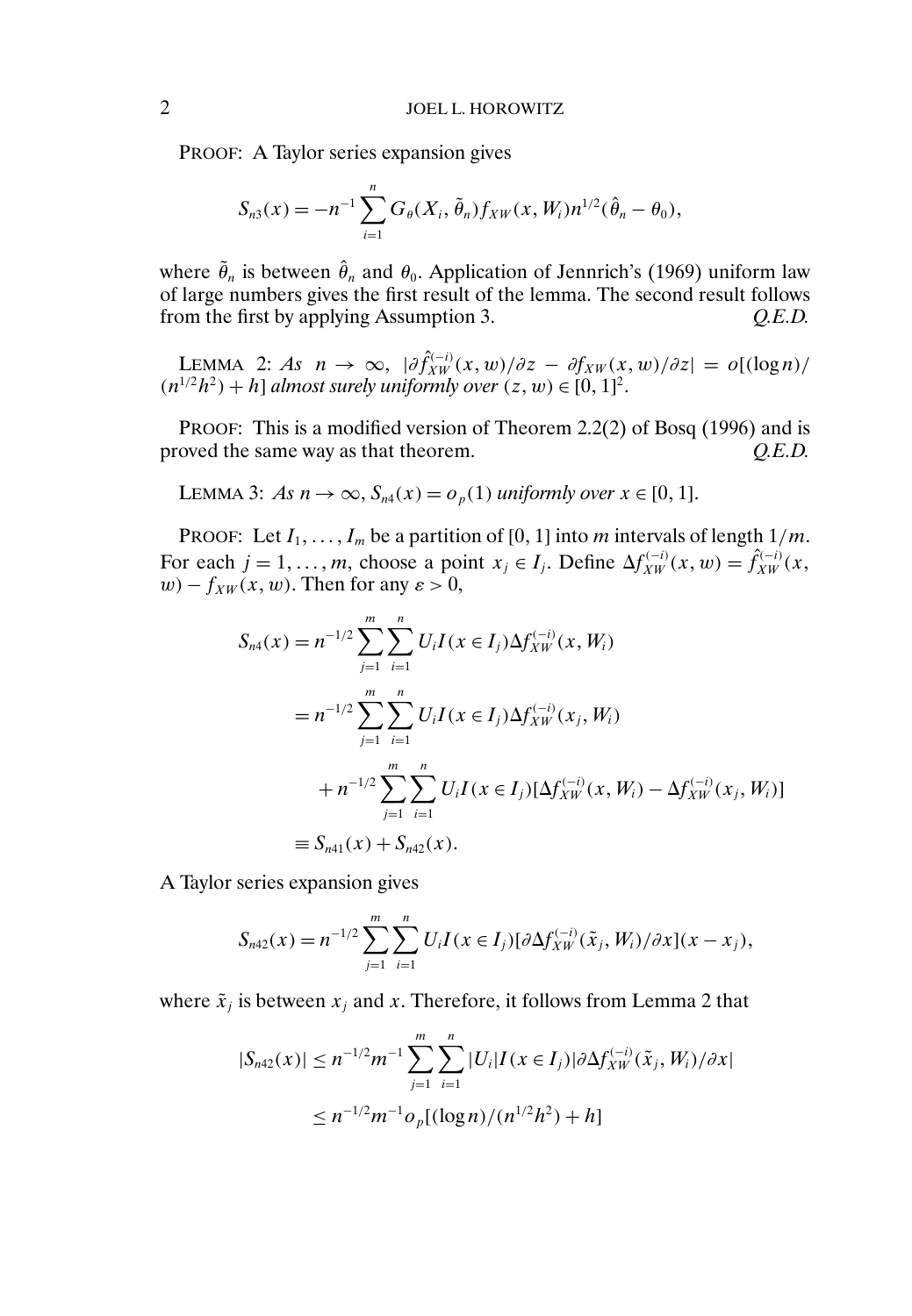$$
\times \sum_{j=1}^{m} \sum_{i=1}^{n} |U_i| I(x \in I_j)
$$
  
=  $O_p[(\log n)/(mh^2) + n^{1/2}h/m]$ 

uniformly over  $x \in [0, 1]$ . In addition, for any  $\varepsilon > 0$ ,

$$
\mathbf{P}\Big[\sup_{x\in[0,1]}|S_{n41}(x)|>\varepsilon\Big]=\mathbf{P}\Big[\max_{1\leq j\leq m}\Bigg|n^{-1/2}\sum_{i=1}^nU_i\Delta f_{XW}^{(-i)}(x_j,W_i)\Bigg|>\varepsilon\Bigg]
$$

$$
\leq \sum_{j=1}^m\mathbf{P}\Bigg[\Bigg|n^{-1/2}\sum_{i=1}^nU_i\Delta f_{XW}^{(-i)}(x_j,W_i)\Bigg|>\varepsilon\Bigg].
$$

However,  $\mathbf{E}[U_i \Delta f_{XW}^{(-i)}(x_j, W_i)] = 0$  and standard calculations for kernel estimators show that

$$
\text{var}\bigg[n^{-1/2}\sum_{i=1}^n U_i \Delta f_{XW}^{(-i)}(x, W_i)\bigg] = O[(nh^2)^{-1} + h^4]
$$

for any  $x \in [0, 1]$ . Therefore, it follows from Chebyshev's inequality that

$$
\sum_{j=1}^m \mathbf{P}\left[\left|n^{-1/2}\sum_{i=1}^n U_i \Delta f_{XW}^{(-i)}(x_j, W_i)\right| > \varepsilon\right] = O[m/(nh^2\varepsilon^2) + mh^4/\varepsilon^2],
$$

which implies that

$$
\mathbf{P}\Big[\sup_{x\in[0,1]}|S_{n41}(x)|>\varepsilon\Big]=O[m/(nh^2\varepsilon^2)+mh^4/\varepsilon^2].
$$

The lemma now follows by choosing m so that  $n^{-1/2}m \to C_3$  as  $n \to \infty$ , where  $C_3$  is a constant such that  $0 < C_3 < \infty$ .  $Q.E.D.$ 

LEMMA 4: *As*  $n \to \infty$ ,  $S_{n6}(x) = o_p(1)$  *uniformly over*  $x \in [0, 1]$ .

PROOF: A Taylor series expansion gives

$$
S_{n6}(x) = n^{-1} \sum_{i=1}^{n} G_{\theta}(X_i, \tilde{\theta}_n) [\hat{f}_{XW}^{(-i)}(x, W_i) - f_{XW}(x, W_i)] n^{1/2} (\hat{\theta}_n - \theta_0),
$$

where  $\tilde{\theta}_n$  is between  $\hat{\theta}_n$  and  $\theta_0$ . The result follows from boundedness of  $G_\theta$ ,  $n^{1/2}(\hat{\theta}_n - \theta_0) = O_p(1)$ , and  $[\hat{f}_{XW}^{(-i)}(x, W_i) - f_{XW}(x, W_i)] = O[h^2 + (\log n)/2]$  $(nh^2)^{1/2}$ ] almost surely uniformly over  $x \in [0, 1]$ .  $Q.E.D.$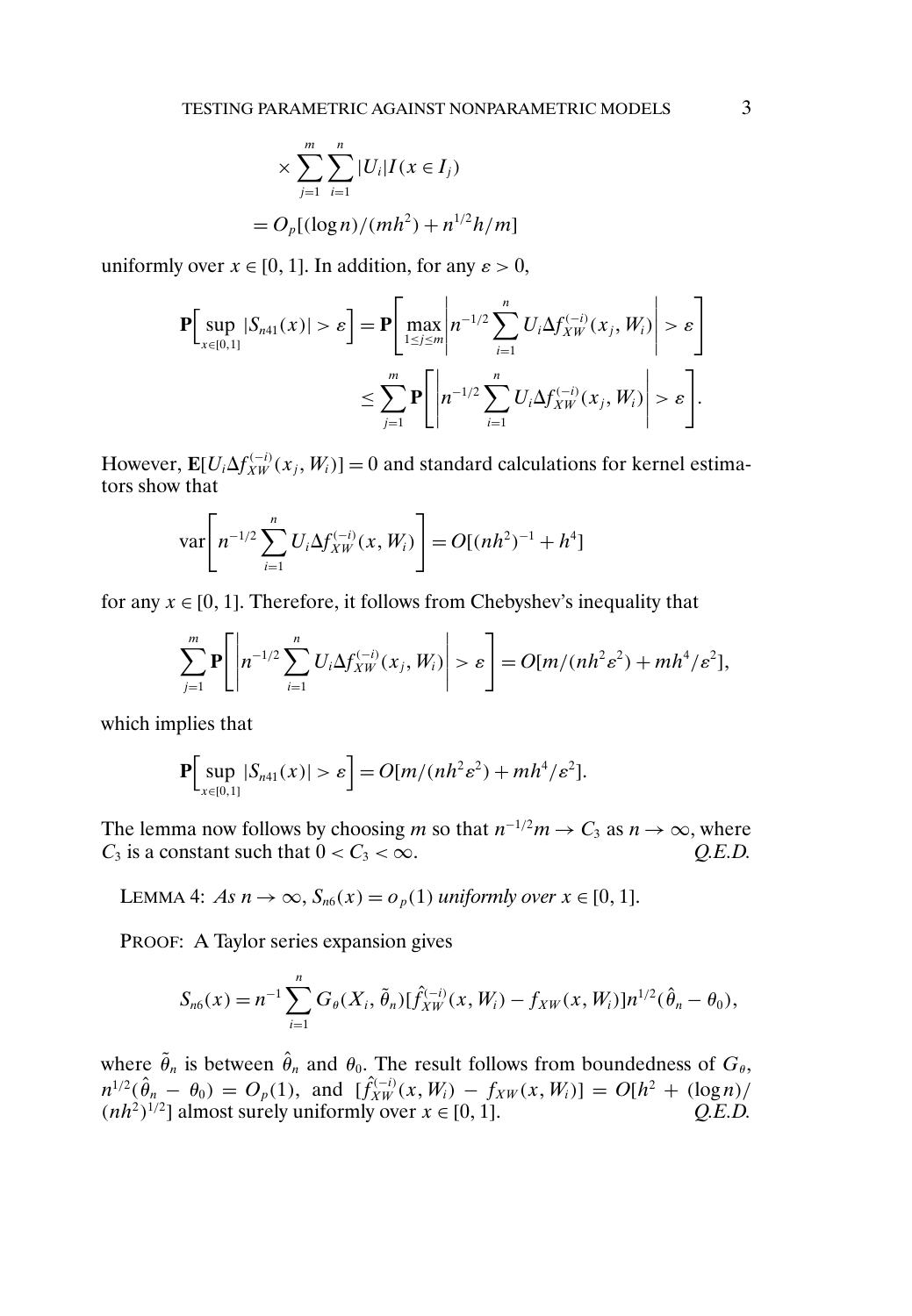### 4 JOEL L. HOROWITZ

LEMMA 5: *Under*  $H_0$ ,  $S_n(x) = B_n(x) + o_p(1)$  *uniformly over*  $x \in [0, 1]$ .

PROOF: Under H<sub>0</sub>,  $S_{n2}(x) = S_{n5}(x) = 0$  for all x. Now apply Lemmas 1, 3, and 4. Q.E.D. and 4. *Q.E.D.*

PROOF OF THEOREM 1: Under H<sub>0</sub>,  $S_n(x) = B_n(x) + o_n(1)$  uniformly over  $x \in [0, 1]$  by Lemma 5. Therefore,

$$
\tau_n = \int_0^1 B_n^2(x) \, dx + o_p(1).
$$

The result follows by writing  $\int_0^1 [B_n^2(x) - \mathbf{E} B_n(x)^2] dx$  as a degenerate U statistic of order 2. See, for example, Serfling (1980, pp. 193–194). *Q.E.D.*

PROOF OF THEOREM 2: By Theorem 5.1a of Bhatia, Davis, and McIntosh (1983),  $|\hat{\omega}_i - \tilde{\omega}_i| = O(||\hat{\Omega} - \tilde{\Omega}||)$ . Moreover, standard calculations for kernel density estimators show that  $\|\Omega - \Omega\| = O[(\log n)/(nh^2)^{1/2}]$ . Part (i) of the theorem follows by combining these two results. Part (ii) is an immediate consequence of part (i).  $Q.E.D.$ 

PROOF OF THEOREM 3: Let  $\tilde{z}_\alpha$  denote the  $1 - \alpha$  quantile of the distribution of  $\sum_{j=1}^{\infty} \tilde{\omega}_j \chi_{1j}^2$ . Because of Theorem 2, it suffices to show that if H<sub>1</sub> holds, then under sampling from  $Y = g(X) + U$ ,

$$
\lim_{n\to\infty}\mathbf{P}(\tau_n>\tilde{z}_\alpha)=1.
$$

This will be done by proving that

$$
\lim_{n\to\infty} n^{-1}\tau_n = \int_0^1 [(Tq)(x)]^2 dx > 0.
$$

To do this, observe that by Jennrich's (1969) uniform law of large numbers,  $n^{-1/2}S_{n2}(x) = (Tq)(x) + o_p(1)$  uniformly over  $x \in [0, 1]$ . Moreover,  $S_{n5}(x) = o(h^{-1} \log n) = o(n^{1/6} \log n)$  a.s. uniformly over  $x, w \in [0, 1]$  because  $\hat{f}_{XW}^{(-i)}(x, w) - f_{XW}(x, w) = o[(\log n)/(nh^2)^{1/2}]$  a.s. uniformly over  $x \in [0, 1]$ . Combining these results with Lemma 5 yields

$$
n^{-1/2}S_n(x) = n^{-1/2}B_n(x) + (Tq)(x) + o_p(1).
$$

A further application of Jennrich's (1969) uniform law of large numbers shows that  $n^{-1/2}S_n(x) \to^p (Tq)(x)$ , so  $n^{-1}\tau_n \to^p \int_0^1 [(Tq)(x)]$ <sup>2</sup> dx. *Q.E.D.*

PROOF OF THEOREM 4: Arguments like those leading to Lemma 5 show that

$$
S_n(x) = B_n(x) + S_{n2}(x) + S_{n5}(x) - E(W\Delta)'\tilde{\gamma}'(TG_\theta)(x) + o_p(1)
$$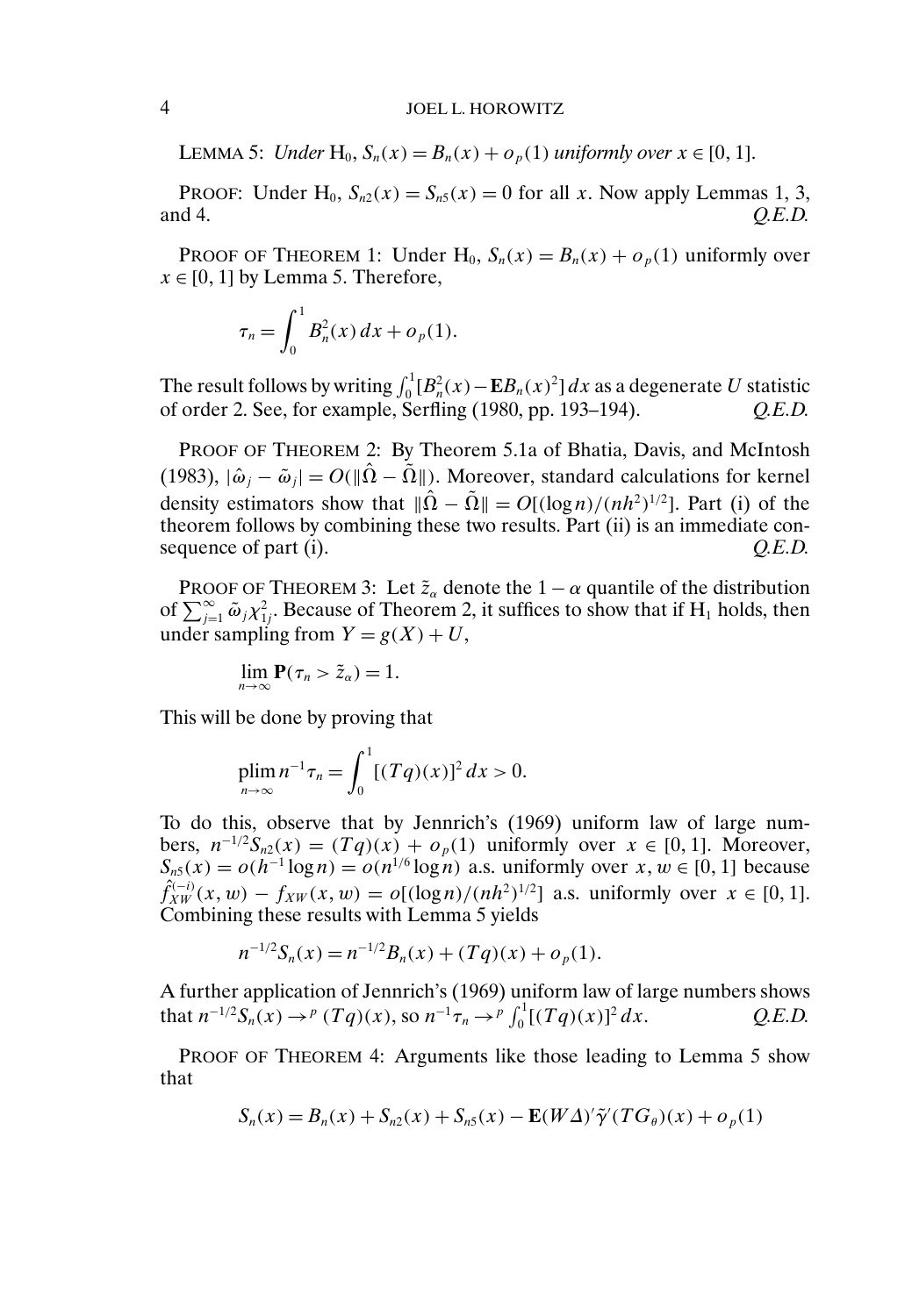uniformly over  $x \in [0, 1]$ . Moreover,

$$
S_{n5}(x) = n^{-1} \sum_{i=1}^{n} \Delta(X_i) [\hat{f}_{XW}^{(-i)}(x, W_i) - f_{XW}(x, W_i)]
$$
  
=  $O[(\log n)/(nh^2)^{1/2}]$ 

almost surely uniformly over x. In addition,

$$
S_{n2}(x) = n^{-1} \sum_{i=1}^{n} \Delta(X_i) f_{XW}(x, W_i)
$$
  
=  $(T\Delta)(x) + o(1)$ 

almost surely uniformly over x. Therefore,  $S_n(x) = B_n(z) + \mu(x) + o_n(1)$  uniformly over  $x$ . However,

$$
B_n(x) + \mu(x) = \sum_{j=1}^{\infty} \tilde{b}_j \psi_j(x),
$$

where  $b_j = b_j + \mu_j$  and  $b_j$  is defined as in the proof of Theorem 1. The  $b_j$ 's are asymptotically distributed as independent  $N(\mu_i, \omega_j)$  variates. Now proceed as in Serfling's (1980, pp. 195–199) derivation of the asymptotic distribution of a second-order degenerate U statistic.  $Q.E.D.$ 

PROOF OF THEOREM 5: Let  $z_{\text{ga}}$  denote the critical value under the model  $Y = g(X) + U$ ,  $g \in \mathcal{F}_{nc}$ . Let  $\hat{z}_{\text{eag}}$  denote the corresponding estimated approximate critical value. Observe that  $z_{g\alpha}$  is bounded and  $\hat{z}_{\epsilon\alpha g}$  is bounded in probability uniformly over  $g \in \mathcal{F}_{nc}$ .

We prove (2.12); the proof of (2.13) is similar. Define  $D_n(x) = S_{n3}(x) +$  $S_{n6}(x) + \mathbf{E}[S_{n2}(x) + S_{n5}(x)]$  and  $S_n(x) = S_n(x) - D_n(x)$ . Then  $\tau_n = ||S_n + D_n||^2$ . Use the inequality

(A1)  $a^2 > 0.5b^2 - (b - a)^2$ 

with  $a = S_n$  and  $b = D_n$  to obtain

$$
\mathbf{P}(\tau_n > z_{g\alpha}) \geq \mathbf{P}(0.5||D_n||^2 - ||\tilde{S}_n||^2 > z_{g\alpha}).
$$

For any finite  $M > 0$ ,

$$
\mathbf{P}(0.5||D_n||^2 - ||\tilde{S}_n||^2 \le z_{g\alpha})
$$
  
=  $\mathbf{P}(0.5||D_n||^2 \le z_{g\alpha} + ||\tilde{S}_n||^2, ||\tilde{S}_n||^2 \le M)$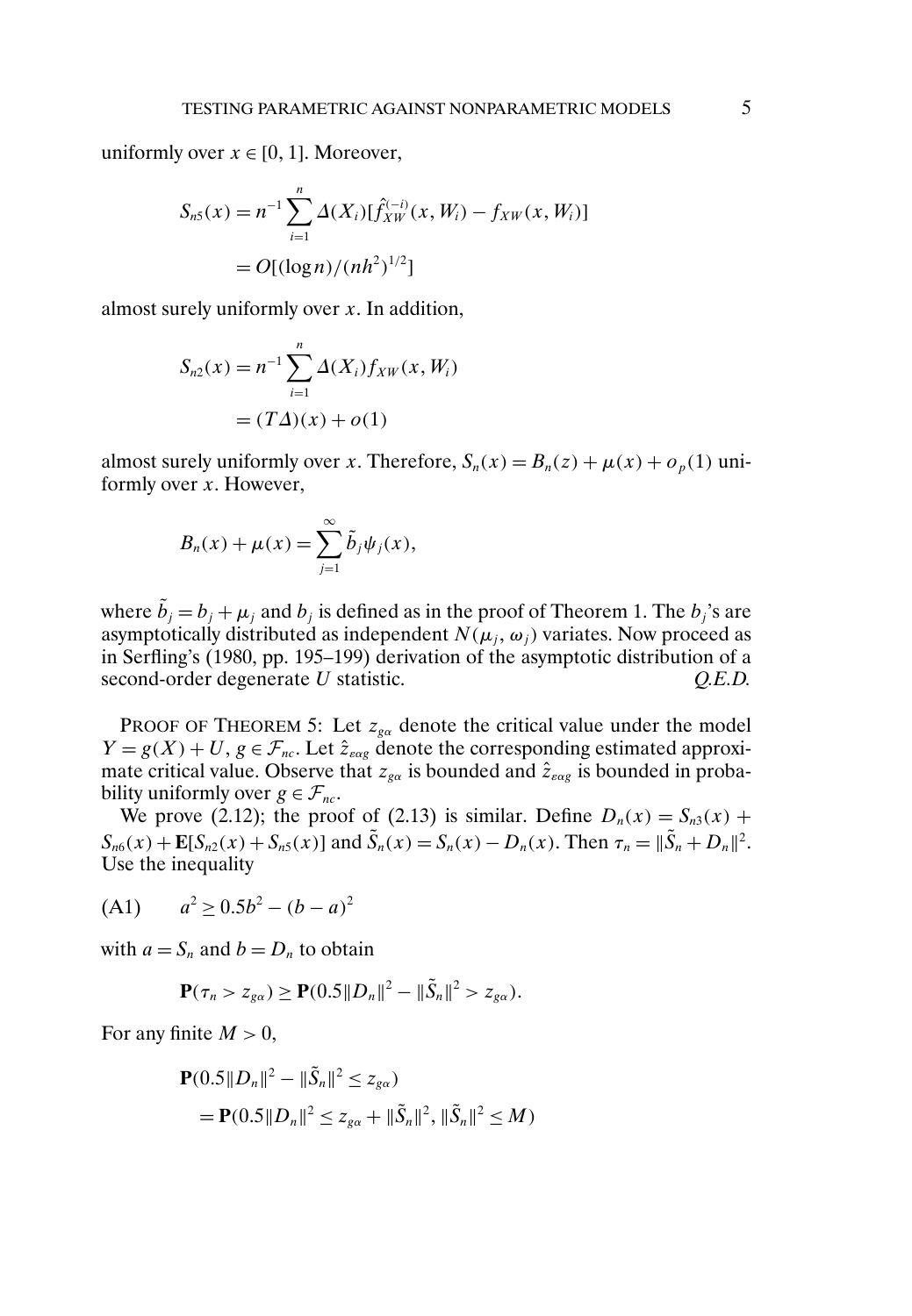+ 
$$
\mathbf{P}(0.5||D_n||^2 \leq z_{g\alpha} + ||\tilde{S}_n||^2, ||\tilde{S}_n||^2 > M)
$$
  
\n $\leq \mathbf{P}(0.5||D_n||^2 \leq z_{g\alpha} + M) + \mathbf{P}(||\tilde{S}_n||^2 > M),$ 

where  $||S_n||$  is bounded in probability uniformly over  $g \in \mathcal{F}_{nc}$ . Therefore, for each  $\varepsilon > 0$  there is  $M_{\varepsilon} < \infty$  such that, for all  $M > M_{\varepsilon}$ ,

$$
\mathbf{P}(0.5||D_n||^2 - ||\tilde{S}_n||^2 \le z_{g\alpha}) \le \mathbf{P}(0.5||D_n||^2 \le z_{g\alpha} + M) + \varepsilon.
$$

Equivalently,

$$
\mathbf{P}(0.5||D_n||^2 - ||\tilde{S}_n||^2 > z_{g\alpha}) \ge \mathbf{P}(0.5||D_n||^2 > z_{g\alpha} + M) - \varepsilon
$$

and

$$
\text{(A2)} \qquad \mathbf{P}(\tau_n > z_{g\alpha}) \ge \mathbf{P}(0.5\|D_n\|^2 > z_{g\alpha} + M) - \varepsilon.
$$

Now

$$
S_{n2}(x) + S_{n5}(x) = n^{-1/2} \sum_{i=1}^{n} [g(X_i) - G(X_i, \theta_g)] \hat{f}_{XW}^{(-i)}(x, W_i).
$$

Therefore,

$$
\mathbf{E}[S_{n2}(x) + S_{n5}(x)]
$$
  
=  $n^{-1/2}\mathbf{E}\sum_{i=1}^n [g(X_i) - G(X_i, \theta_g)][f_{XW}(x, W_i) + h^2 R_n(x)],$ 

where  $R_n(x)$  is nonstochastic, does not depend on g, and is bounded uniformly over  $x \in [0, 1]$ . It follows that

$$
\mathbf{E}[S_{n2}(x) + S_{n5}(x)] = n^{1/2}(Tq_g)(x) + O[n^{1/2}h^2||q_g||]
$$

and

$$
\mathbf{E}[S_{n2}(x) + S_{n5}(x)] \ge 0.5n^{1/2}(Tq_g)(x)
$$

uniformly over  $g \in \mathcal{F}_{nc}$  for all sufficiently large *n*. Now

$$
|S_{n3}(x) + S_{n6}(x)|
$$
  
\n
$$
\leq \sup_{\xi \in [0,1], g \in \mathcal{F}_{nc}} n^{1/2} |G(\xi, \hat{\theta}_n) - G(\xi, \theta_g)| n^{-1} \sum_{i=1}^n \hat{f}_{XW}^{(-i)}(x, W_i).
$$